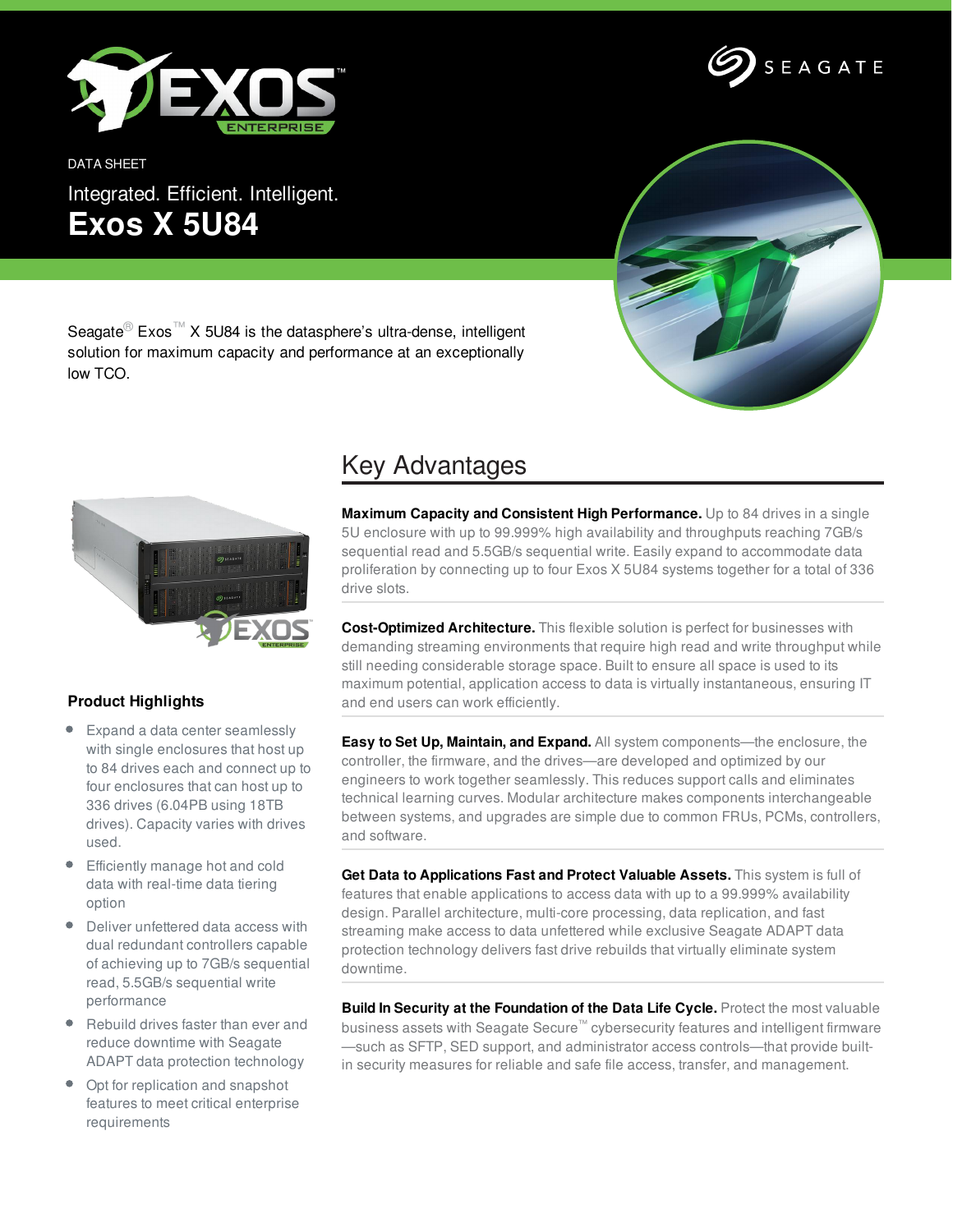



| Specifications                      |                                                                                                                                                                                                                                                                                                     |
|-------------------------------------|-----------------------------------------------------------------------------------------------------------------------------------------------------------------------------------------------------------------------------------------------------------------------------------------------------|
| 4005/5005 Controller Performance    | 7GB/s read throughput   5.5GB/s write throughput                                                                                                                                                                                                                                                    |
| Total BODs                          | Maximum of 4x 5U84 BODs                                                                                                                                                                                                                                                                             |
| <b>Advanced Software Features</b>   | Auto-tiering, Snapshots, Asynchronous replication                                                                                                                                                                                                                                                   |
| <b>Base Array Software Features</b> | Virtual pools, Thin provisioning, ADAPT, SSD read cache, Encryption                                                                                                                                                                                                                                 |
| <b>High-Availability Features</b>   | Redundant hot-swap controllers   Redundant hot-swap drives, fans, power   Dual power cords   Hot standby spare  <br>Automatic failover   Multi-path support                                                                                                                                         |
| Device Support                      | SAS HDD   NL-SAS HDD   SAS SSD                                                                                                                                                                                                                                                                      |
| Data Protection                     | Seagate ADAPT   RAID levels supported: 0, 1, 3, 5, 6, 10, and 50                                                                                                                                                                                                                                    |
| <b>System Configuration</b>         | "Up to 84; 3.5"" drives per chassis, Connect up to 4 enclosures together totaling 336 drives. E.g. 6.04 PB with 18TB<br>Drives. Capacity varies with drives used."                                                                                                                                  |
| Physical                            | Height: 222.3mm / 8.75 in   Width: 444.5mm / 17.5 in   Depth: 981mm / 38.63 in   Width w/ear mounts: 483mm / 19.01 in  <br>RBOD weight: 82kg / 180 lb   RBOD weight (with drives): 135kg / 298 lb   EBOD weight: 80kg / 175 lb   EBOD weight (with<br>drives): 130kg / 287 lb                       |
| Hosts                               |                                                                                                                                                                                                                                                                                                     |
| <b>External Ports</b>               | 8 per system                                                                                                                                                                                                                                                                                        |
| <b>Fibre Channel Models</b>         | Host speed: 16Gb/s, 8Gb/s Fibre Channel   Interface type: SFP+                                                                                                                                                                                                                                      |
| <b>iSCSI Models</b>                 | Host speed: 10Gb/s, 1Gb/s iSCSI   Interface type: SFP+                                                                                                                                                                                                                                              |
| <b>SAS Models</b>                   | Host speed: 12Gb/s, 6Gb/s SAS   Interface type: HD Mini-SAS                                                                                                                                                                                                                                         |
| <b>System Configuration</b>         |                                                                                                                                                                                                                                                                                                     |
| <b>System Memory</b>                | 16GB per system (4005), 32GB per system (5005)                                                                                                                                                                                                                                                      |
| Volumes per System                  | 1024                                                                                                                                                                                                                                                                                                |
| Cache                               | Mirrored cache: Yes   Supercapacitor cache backup: Yes   Cache backup to flash: Yes - nonvolatile                                                                                                                                                                                                   |
| Management                          |                                                                                                                                                                                                                                                                                                     |
| Interface Types                     | 10/100/1000 Ethernet, Mini USB                                                                                                                                                                                                                                                                      |
| Protocols Supported                 | SNMP, SSL, SSH, SMTP, HTTP(S)                                                                                                                                                                                                                                                                       |
| <b>Management Consoles</b>          | Web GUI, CLI                                                                                                                                                                                                                                                                                        |
| Management Software                 | Seagate Systems storage management console   Remote diagnostics   Nondisruptive updates   Volume expansion                                                                                                                                                                                          |
| Power Requirements-AC Input         |                                                                                                                                                                                                                                                                                                     |
| Input Power Requirements            | 180VAC-240VAC, 50Hz/60Hz                                                                                                                                                                                                                                                                            |
| Max Power Output per PSU            | 2200W                                                                                                                                                                                                                                                                                               |
| Environmental/Temperature Ranges    |                                                                                                                                                                                                                                                                                                     |
| Operating/Nonoperating Temperature  | ASHRAE A2, 5°C to 35°C (41°F to 95°F), derate 1°C/300m above 900m, 20°C/hr max rate of change / -40°C to 70°C<br>(-40°F to 158°F)                                                                                                                                                                   |
| Operating/Nonoperating Humidity     | $-12^{\circ}$ C DP and 8% RH to 21 °C DP and 80% RH, max DP 21 °C / 5% to 100% noncondensing                                                                                                                                                                                                        |
| Operating/Nonoperating Shock        | 5 Gs, 10ms, half sine pulses / 20 Gs, 10ms, half sine pulses                                                                                                                                                                                                                                        |
| Operating/Nonoperating Vibration    | 0.21 Gs rms 5Hz to 500Hz random / 1.04 Gs rms 2Hz to 200Hz random                                                                                                                                                                                                                                   |
| Standards/Approvals                 |                                                                                                                                                                                                                                                                                                     |
| <b>Safety Certifications</b>        | UL 60950-1 (United States)   CAN/CSA-C22.2 No.60950-1-07 (Canada)   EN 60950-1 (European Union)   IEC 60950-1<br>(International)   CCC (China PRC - CCC Power Supplies)   BIS (India - BIS Power Supplies)                                                                                          |
| Ecodesign                           | Commission Regulation (EU) 2019/424 (Directive 2009/125/EC)                                                                                                                                                                                                                                         |
| Emissions (EMC)                     | FCC CFR 47 Part 15 Subpart B Class A (United States)   ICES/NMB-003 Class A (Canada)   EN 55032 Class A, EN<br>55024, EN 61000-3-2, EN 61000-3-3 (Europe)   AS/NZS CISPR 32 Class A (Australia/New Zealand)   VCCI Class A<br>(Japan)   KN 32 Class A/KN 35 (S. Korea)   CNS 13438 Class A (Taiwan) |
| Harmonics                           | EN 61000-3-2 (EU)                                                                                                                                                                                                                                                                                   |
| Flicker                             | EN 61000-3-3 (EU)                                                                                                                                                                                                                                                                                   |
| Immunity                            | EN 55024 (EU)   KN 24/KN 35 (S. Korea)                                                                                                                                                                                                                                                              |
| <b>Environmental Standards</b>      | The RoHS Directive (2011/65/EU)   The WEEE Directive (2012/19/EU)   The REACH Directive (EC/1907/2006)   The<br>Batteries Directive (2006/66/EC)                                                                                                                                                    |
| Standard Marks/Approvals            | Australia/New Zealand (RCM), Canada (cUL/ICES/NMB-003 Class A), China (CCC - PSU only), European Union (CE),<br>Japan (VCCI), South Korea (KC), Taiwan (BSMI), United States (FCC/UL)                                                                                                               |